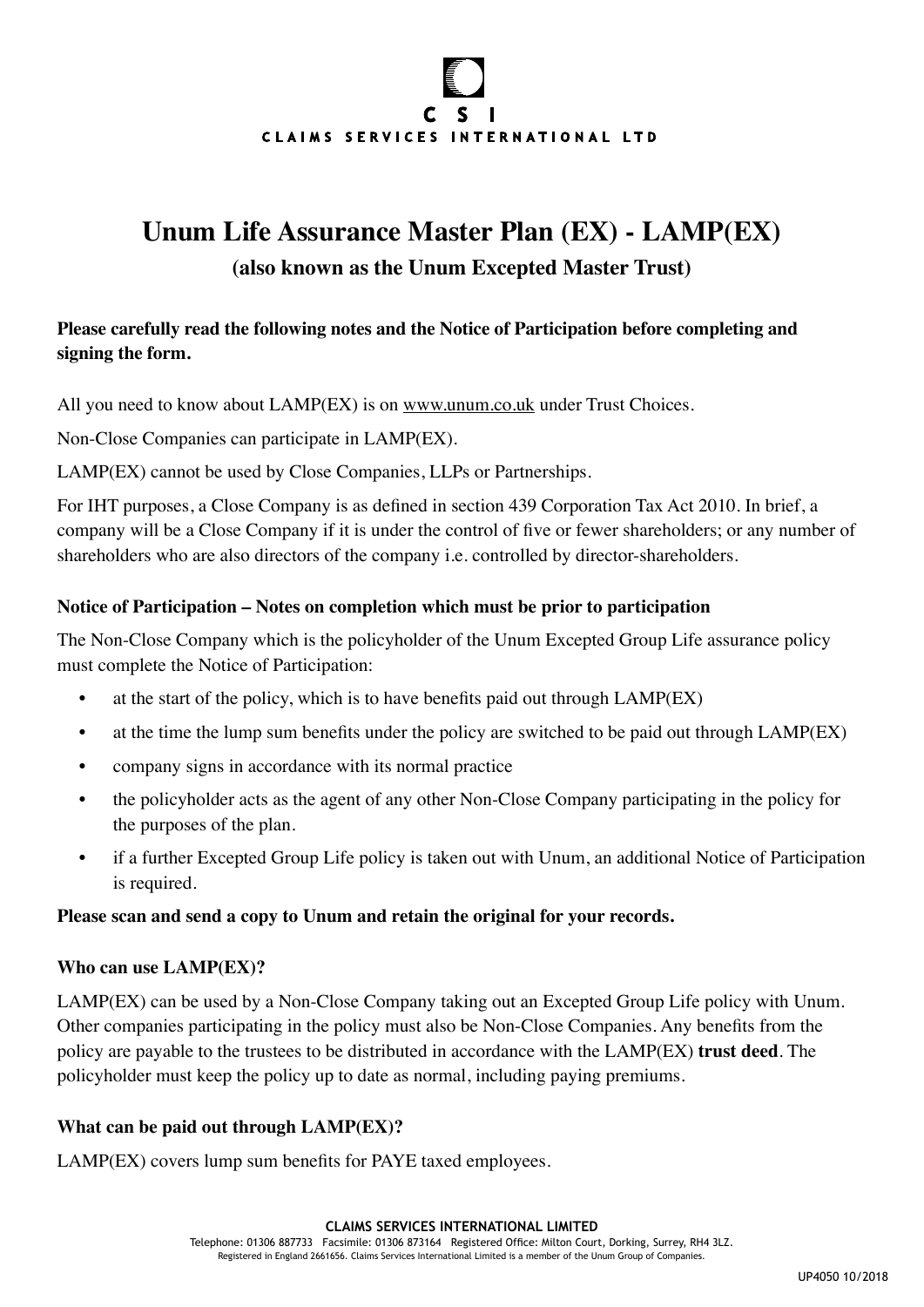## **Unum Life Assurance Master Plan (EX)**

#### **Notice of Participation**

#### **Company**

#### **Company Registration Number**

#### **Participation Date**

*(if the form is signed later than the participation date, participation will only start from the date the form is signed below)*

This Notice of Participation is made in accordance with clause 9 of the Unum Life Assurance Master Plan (EX) (the "**plan**") trust deed dated 3 October 2018 (the "**trust deed**") and established for the purpose of providing lump sum benefits on death.

In this Notice of Participation, terms have the meanings given to them in the **trust deed**.

The **company** is a Non-Close Company and the policyholder of an Excepted Group Life assurance policy (the "**policy**") issued by Unum Limited providing lump sum death benefits for some or all of its employees.

The **company** has authority to act as the agent of any other Non-Close Company, participating in a **policy** issued to the **company** by Unum Limited, for the purposes of the **plan**.

The **company** undertakes for itself and each other company participating in the **policy**, to comply with all of the provisions of the **plan** and comply with any applicable laws relating to matters arising during the period of their participation so far as they relate to it and its **members** (or, where applicable, their survivors).

The **company** shall pay (or procure payment of) all **premiums** due in respect of their **members** as required by the **policy**.

The **company**, acting for itself and each other company participating in the policy, wishes to participate in the **plan** from the **participation date**.

The **company** understands and agrees that:

- any tax liability the **trustee** incurs in relation to a **benefit** will be deducted from the **benefit** payment;
- if the **participating employer** employing the **member** is not a Non-Close Company when there is a tax liability, both the tax and the costs, charges and expenses (and any interest thereon) of any professional tax advice required by the **trustee** will be deducted from the **benefit** payment.
- if the benefit promise to a **member** does not take account of the deduction, the shortfall is the **participating employer's** responsibility and not the responsibility of the **trustee** or **sponsor**; and
- the **participating employer** may reduce the amount of the deduction by making payment to the **trustee**.